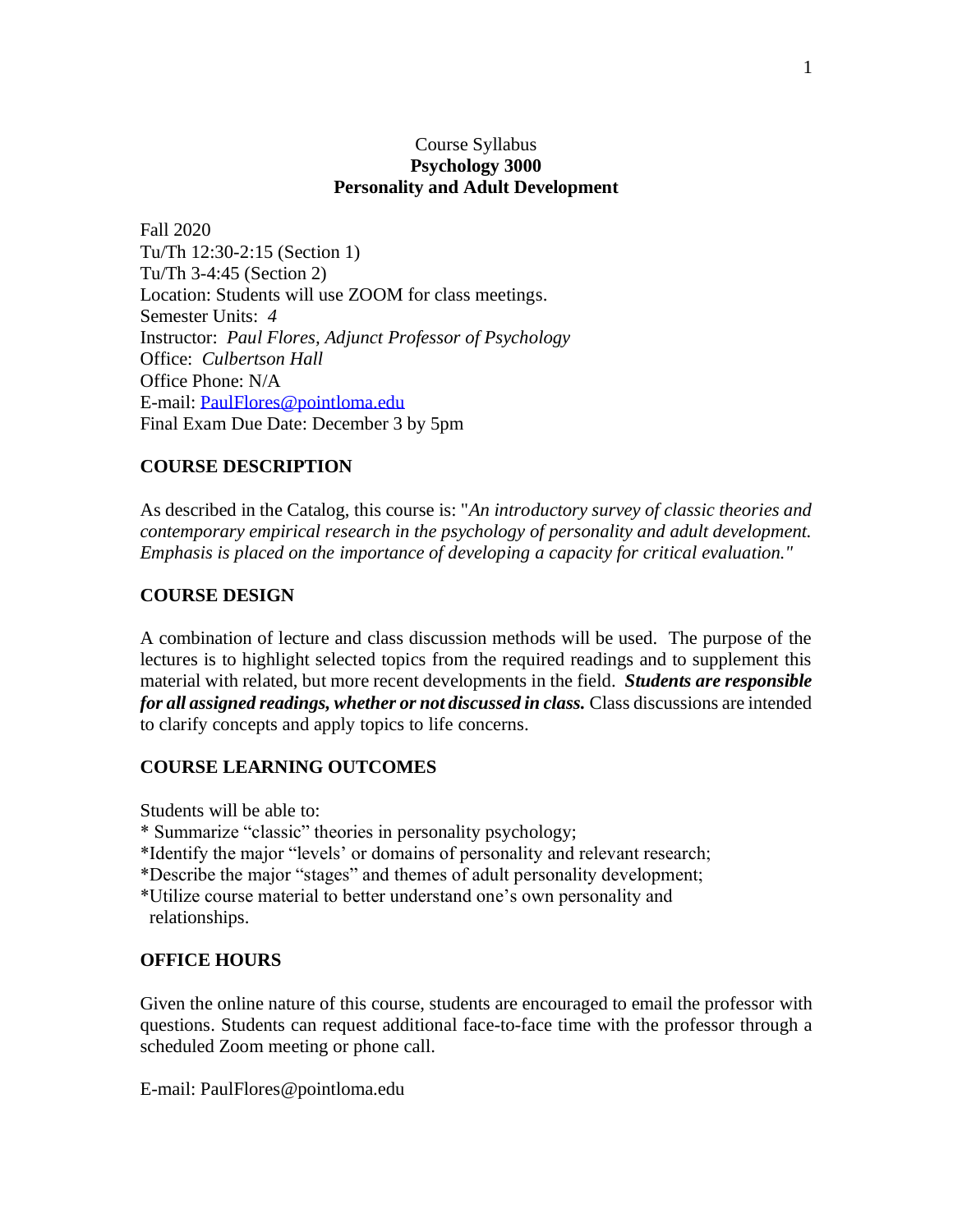# **REQUIRED TEXT AND READINGS**

1. McAdams, D.P. (2009). *The Person: An Introduction to the Science of Personality*, John Wiley & Sons, Fifth Edition.

2. University Reader.

# **COURSE CREDIT HOUR INFORMATION**

In the interest of providing sufficient time to accomplish the stated Course Learning Outcomes, this class meets the PLNU credit hour policy for a 4 unit class delivered over 15 weeks. It is anticipated that students will spend a minimum of 37.5 participation hours per credit hour on their coursework. For this course, students will spend an estimated 150 total hours meeting the course learning outcomes. The time estimations are provided in the Canvas modules.

# **ASSESSMENT AND GRADING**

# **A.** *Unit Exams (***180 pts)**

There will be three (3) in-class examinations. Described in class.

# **B.** *Weekly Reading Reflections (Directed Study)* **100 pts**

In your Resources Packet (on CANVAS) you will find two (2) Weekly Reading Reflections that correspond to the Lecture and readings for the week. These are labeled according to Week (for example, Week 2) and order of the readings (either 1 or 2). So, Weekly Reading 2.1 is the first reading for Week 2. Each Reading Reflection is worth 10 pts toward your final grade.

Each week, select only one (1) of the weekly readings of interest to you, and complete the Reading Reflection as indicated by the directions.

**DUE**: Submit your Weekly Reading Reflection to **CANVAS** each week by Monday 5:00 the **week after** we have discussed the material in class. For example, you would submit Week 2 Reading Reflection on Monday Week 3.

# **C.** *Unit Projects (Directed Study)* **100 pts**

You will have four (4) Unit Projects that correspond to each of our four Units. These unit projects are designed to help students reflect on their own personalities, the development of their personalities, and creating a life narrative. The last Unit Project will be completed after Thanksgiving Recess. Additional instructions for unit projects will be described in class.

**DUE**: See CANVAS modules for due dates of each unit project (4 in total). Submit your Unit Projects to **CANVAS** according to the schedule indicated.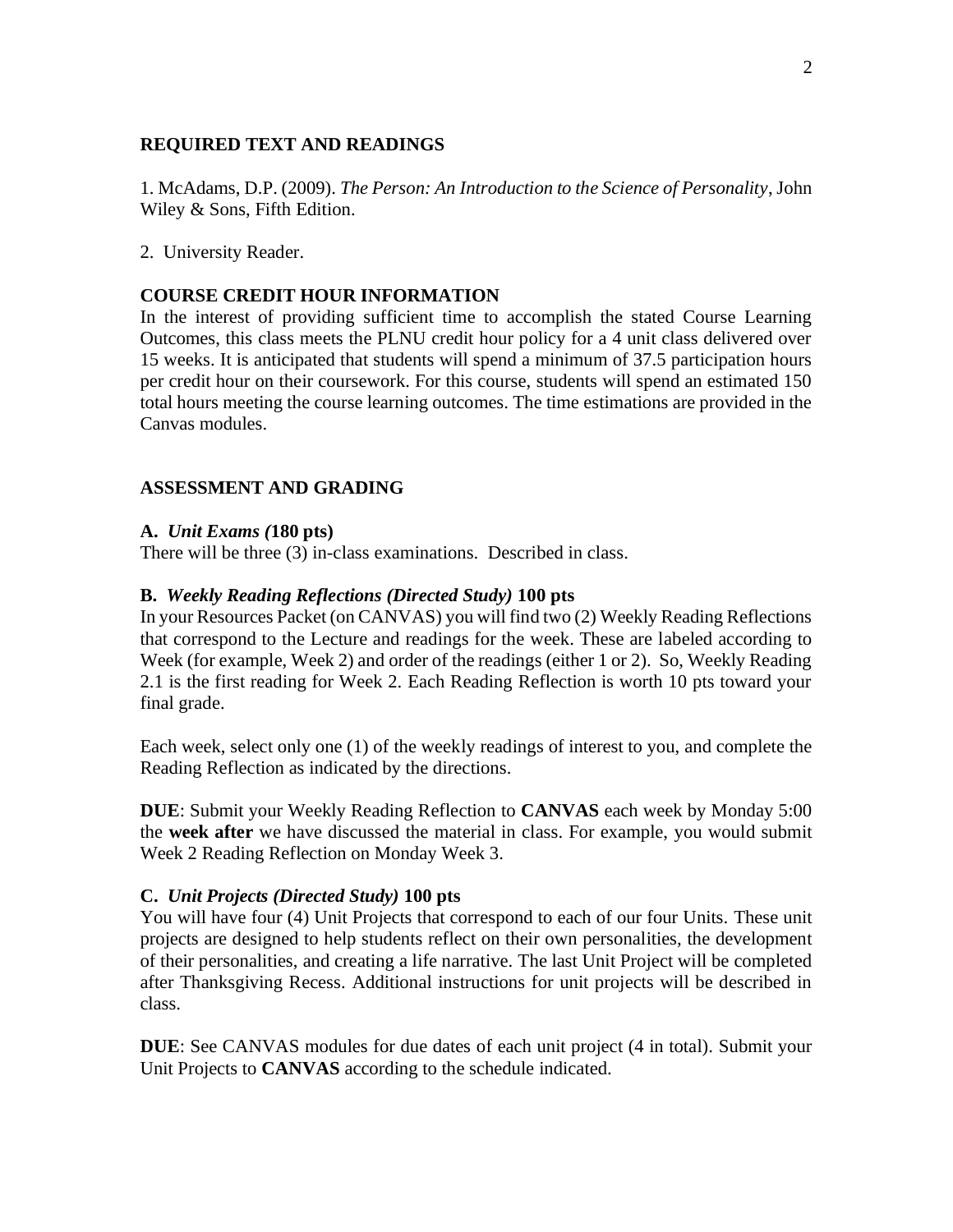# **D.** *Attendance* **40 pts.**

Your attendance at each once-a-week class is worth 3 pts. Each Tuesday will be the live (synchronous) lecture. This will be the student's main attendance grace. The professor will record each lecture and upload it to CANVAS. **Viewing the recorded lecture also counts as attendance. Please let the professor know the date you viewed the lecture if you do not attend the live (synchronous) lecture.** In order to provide additional opportunities for "face-to-face" time with the professor and other students, an optional Zoom discussion time will be held each week on Thursday during the regularly scheduled class time.

1.*Beginning with the third absence*, (5) points will be deducted from your Final Total for each absence. In this class this deduction usually has a substantial impact on your grade.

2. In addition: "Whenever the number of accumulated absences in a class, for any cause, exceeds ten percent of classes (equivalent to one and one-half weeks of a 15-week semester course), the faculty member sends a written report to the Associate Provost for Academic Administration which may result in de-enrollment" (Catalog). *That would be after your third unexcused absence in this class.* Given that class lectures can be viewed in a recorded format, this should be a very unlikely issue for any student.

**Points will be totaled for all activities across the semester and grade assigned according to the Psychology Department standard grade scale.**

| A 93-100      | $B+87-89$     | $C+77-79$     | $D+67-69$     | F Less than 59 |
|---------------|---------------|---------------|---------------|----------------|
| $A - 90 - 92$ | B 83-86       | $C$ 73-76     | D 63-66       |                |
|               | $B - 80 - 82$ | $C - 70 - 72$ | $D - 60 - 62$ |                |

**Grade Scale Based on Percentages**

# **PLNU ATTENDANCE AND PARTICIPATION POLICY**⍟

Regular and punctual attendance at all **synchronous** class sessions is considered essential to optimum academic achievement. If the student is absent for more than 10 percent of class sessions (virtual or face-to-face), the faculty member will issue a written warning of de-enrollment. If the absences exceed 20 percent, the student may be de-enrolled without notice until the university drop date or, after that date, receive the appropriate grade for their work and participation. In some courses, a portion of the credit hour content will be delivered **asynchronously** and attendance will be determined by submitting the assignments by the posted due dates. See [Academic Policies](https://catalog.pointloma.edu/content.php?catoid=46&navoid=2650#Class_Attendance) in the Undergraduate Academic Catalog. If absences exceed these limits but are due to university excused health issues, an exception will be granted.

# **Asynchronous Attendance/Participation Definition**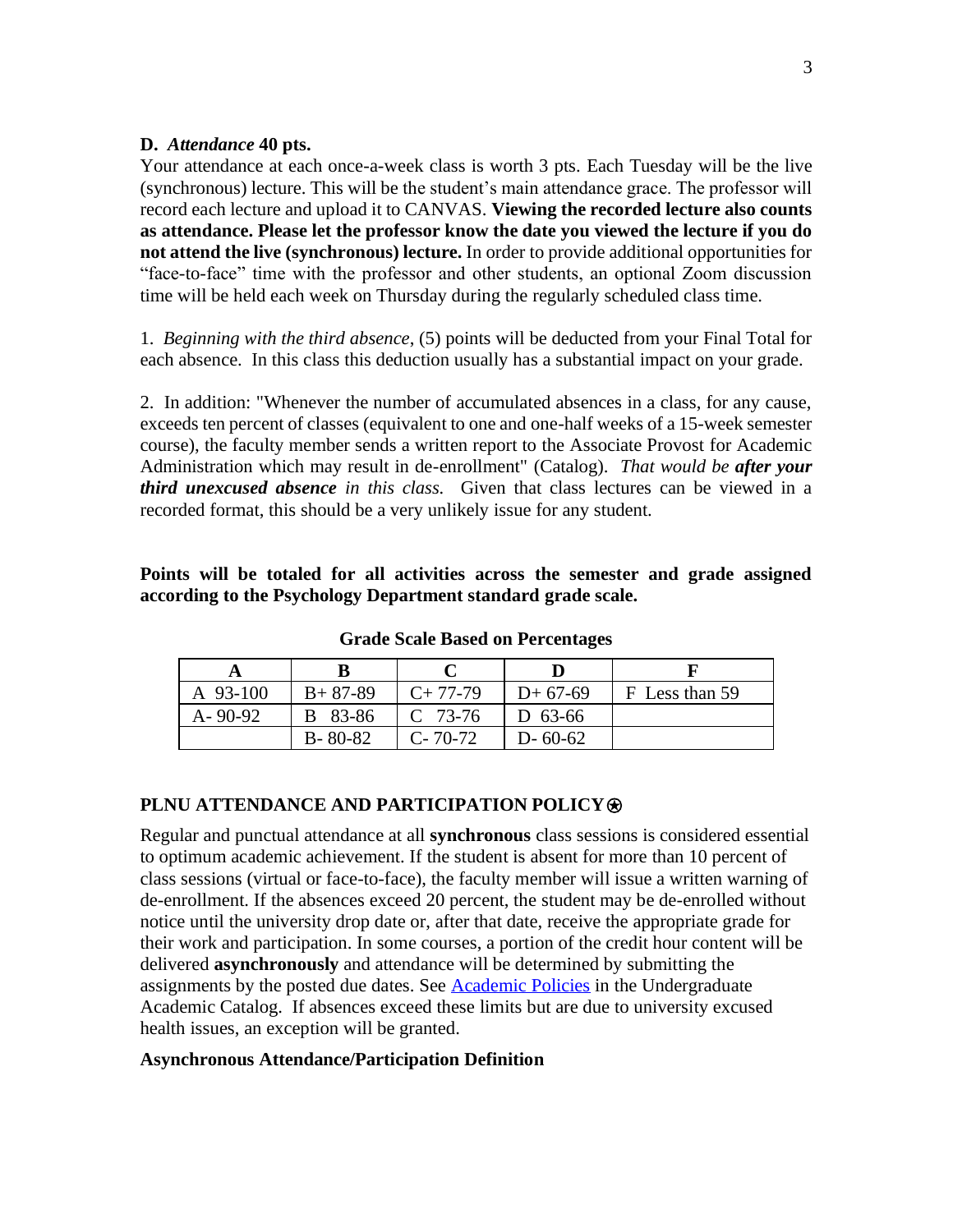A day of attendance in asynchronous content is determined as contributing a substantive note, assignment, discussion, or submission by the posted due date. Failure to meet these standards will result in an absence for that day. Instructors will determine how many asynchronous attendance days are required each week.

# **STATE AUTHORIZATION**

State authorization is a formal determination by a state that Point Loma Nazarene University is approved to conduct activities regulated by that state. In certain states outside California, Point Loma Nazarene University is not authorized to enroll online (distance education) students. If a student moves to another state after admission to the program and/or enrollment in an online course, continuation within the program and/or course will depend on whether Point Loma Nazarene University is authorized to offer distance education courses in that state. It is the student's responsibility to notify the institution of any change in his or her physical location. Refer to the map on [State Authorization](https://www.pointloma.edu/offices/office-institutional-effectiveness-research/disclosures) to view which states allow online (distance education) outside of California.

# **PLNU COPYRIGHT POLICY**

Point Loma Nazarene University, as a non-profit educational institution, is entitled by law to use materials protected by the US Copyright Act for classroom education. Any use of those materials outside the class may violate the law.

#### **PLNU MISSION**

Point Loma Nazarene University exists to provide higher education in a vital Christian community where minds are engaged and challenged, character is modeled and formed, and service is an expression of faith. Being of Wesleyan heritage, we strive to be a learning community where grace is foundational, truth is pursued, and holiness is a way of life. To Teach, To Shape, To Send

### **PLNU ACADEMIC HONESTLY POLICY**

Students should demonstrate academic honesty by doing original work and by giving appropriate credit to the ideas of others. Academic dishonesty is the act of presenting information, ideas, and/or concepts as one's own when in reality they are the results of another person's creativity and effort. A faculty member who believes a situation involving academic dishonesty has been detected may assign a failing grade for that assignment or examination, or, depending on the seriousness of the offense, for the course. Faculty should follow and students may appeal using the procedure in the university Catalog. See [Academic Policies](https://catalog.pointloma.edu/content.php?catoid=41&navoid=2435#Academic_Honesty) for definitions of kinds of academic dishonesty and for further policy information.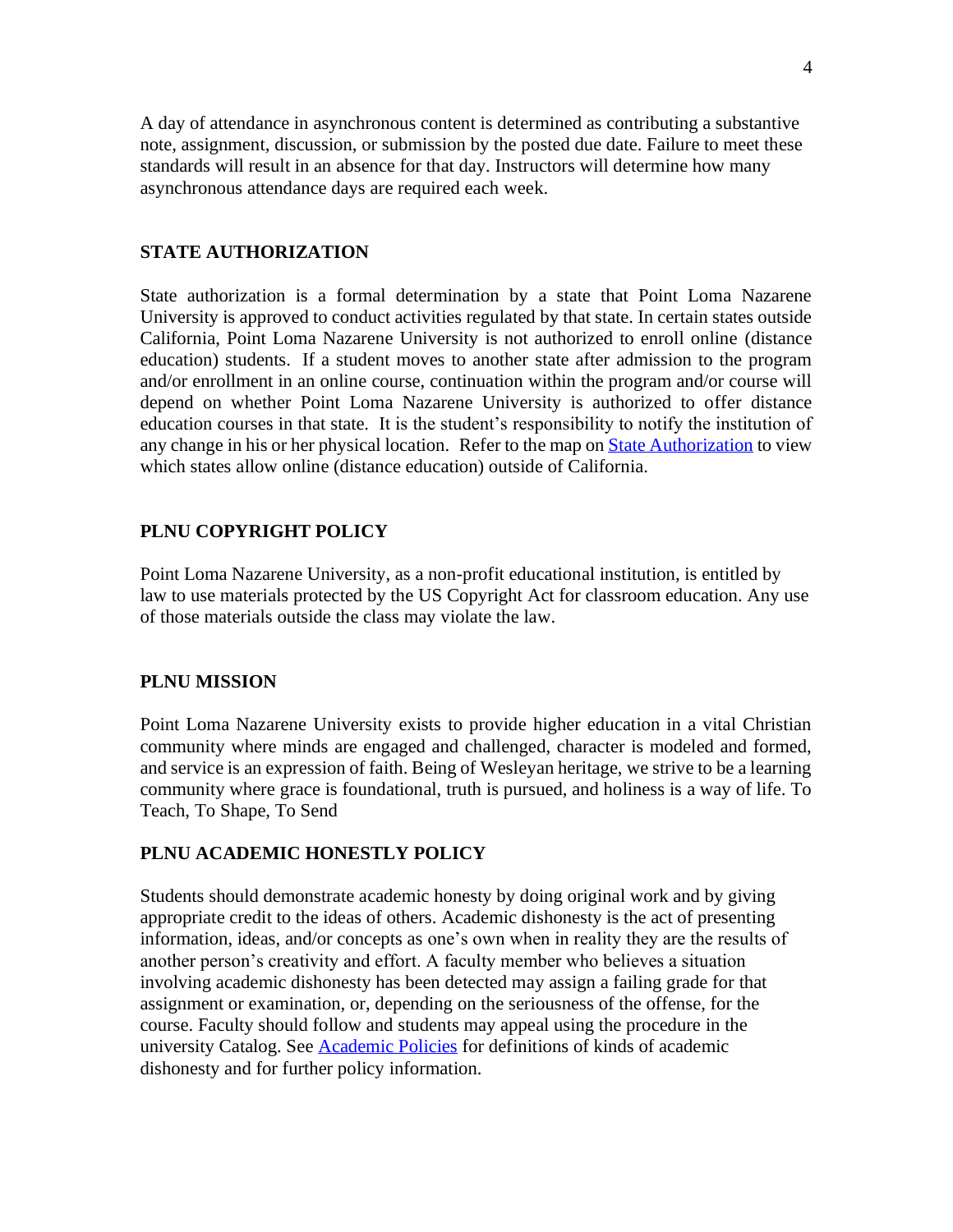# **ACADEMIC ACCOMMODATIONS**

While all students are expected to meet the minimum standards for completion of this course as established by the instructor, students with disabilities may require academic adjustments, modifications or auxiliary aids/services. At Point Loma Nazarene University (PLNU), these students are requested to register with the Disability Resource Center (DRC), located in the Bond Academic Center [\(DRC@pointloma.edu](mailto:DRC@pointloma.edu) or 619-849- 2486). The DRC's policies and procedures for assisting such students in the development of an appropriate academic adjustment plan (AP) allows PLNU to comply with Section 504 of the Rehabilitation Act and the Americans with Disabilities Act. Section 504 prohibits discrimination against students with special needs and guarantees all qualified students equal access to and benefits of PLNU programs and activities. After the student files the required documentation, the DRC, in conjunction with the student, will develop an AP to meet that student's specific learning needs. The DRC will thereafter email the student's AP to all faculty who teach courses in which the student is enrolled each semester. The AP must be implemented in all such courses.

If students do not wish to avail themselves of some or all of the elements of their AP in a particular course, it is the responsibility of those students to notify their professor in that course. PLNU highly recommends that DRC students speak with their professors during the first two weeks of each semester about the applicability of their AP in that particular course and/or if they do not desire to take advantage of some or all of the elements of their AP in that course.

# **USE OF TECHNOLOGY**

In order to be successful in the online environment, you'll need to meet the minimum technology and system requirements; please refer to the Technology and System [Requirements i](https://help.pointloma.edu/TDClient/1808/Portal/KB/ArticleDet?ID=108349)nformation. Additionally, students are required to have headphone speakers compatible with their computer available to use. If a student is in need of technological resources please contact [student-tech-request@pointloma.edu.](mailto:student-tech-request@pointloma.edu)

Problems with technology do not relieve you of the responsibility of participating, turning in your assignments, or completing your class work.

Note: This syllabus is not a contract. The Professor reserves the right to modify the syllabus to accomplish the learning objectives of the course.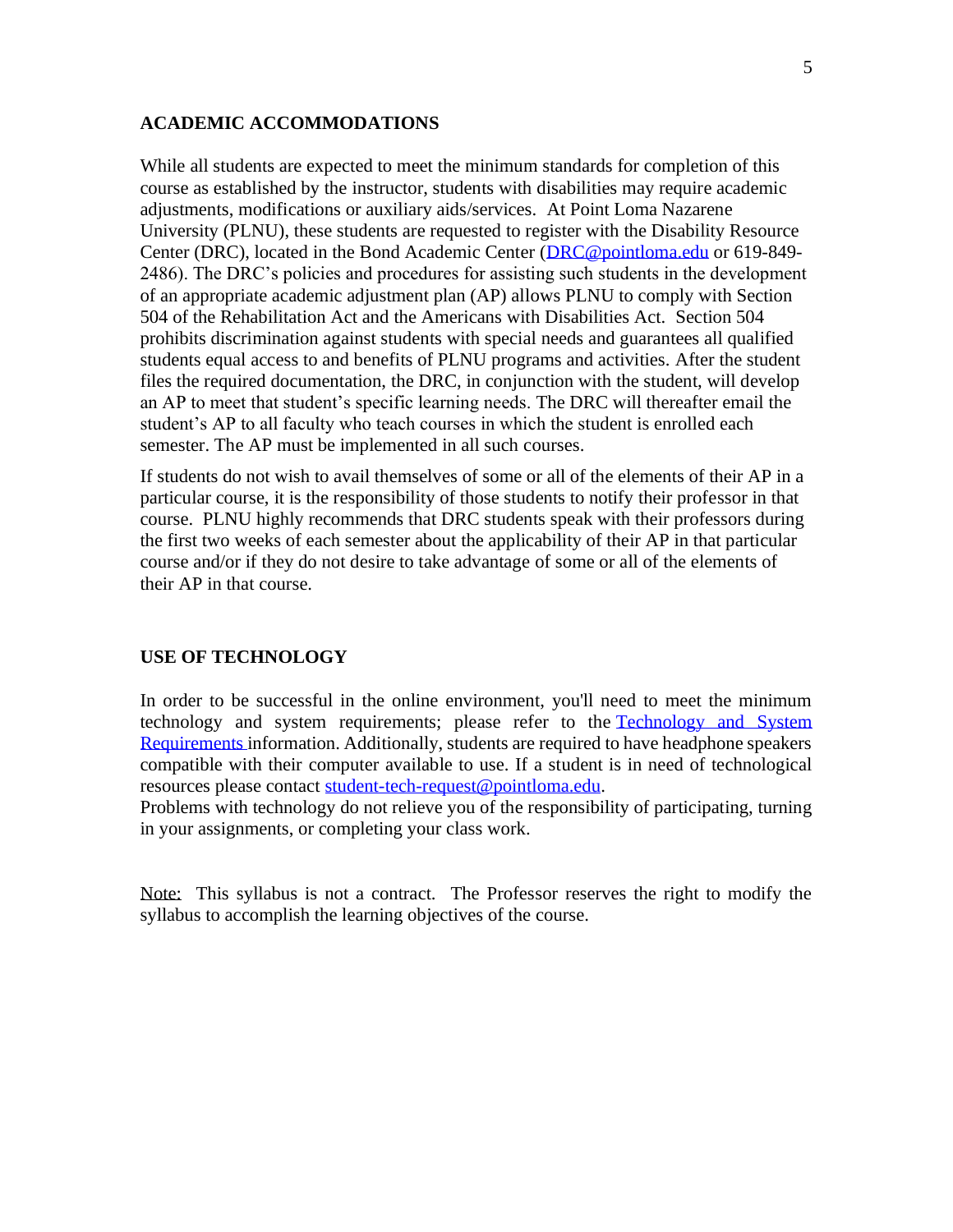# *Course-at-a-Glance*

# **"Levels" (Layers) of Personality**

**Level 1 Person as "Social Actor"** *Personality Traits and Styles of Personality* **(Trait Perspective)**

**Level 2 Person as "Motivated Agent"** *Selves, Needs, Motives, and Virtues of Personality* **(Motivational Perspective)**

> **Level 3 Person as "Secret Agent"**

*Unconscious Structures and Motives of Personality* **(Psychoanalytic or "Depth" Perspective)**

Post-Thanksgiving Final Project

**Level 4 Person as "Autobiographical Author"** *Developmental Themes and Chapters in Adult Development* **(Narrative and Developmental Perspectives)**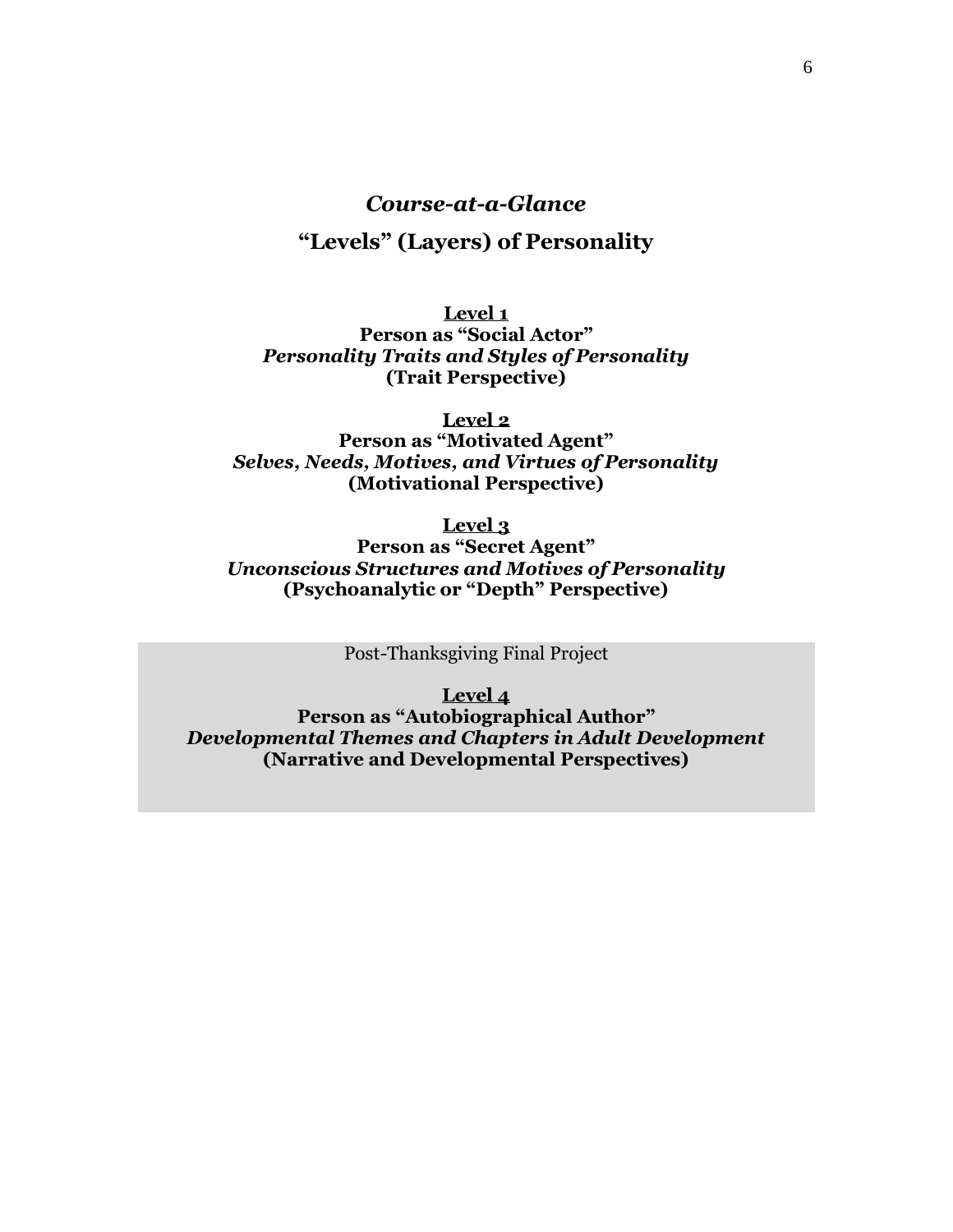# **Introduction** *"What Do We Know When We Know a Person?"*

**Week 1 (Tues, Aug 18)**

Week 1 Lecture **"Know Thyself": Framework for Studying Personality**

Overview of the Structure of the Course

**\*(Optional) Thursday "Zoom" (Scheduled class time)**

## **Level 1 Person as "Social Actor"** *Personality Traits and Styles of Personality* **(Traits and the Dispositional Perspective)**

### **Week 2**

Week 2 Lecture **An OCEAN of Traits and the Trait of** *Extraversion*

Reminder: Read both assigned readings; Choose 1 for Weekly Reading Reflection **Due Mon 5:00 Week 3**

### **Reading Reflection 2.1**

*What Do We Know When We Know a Person?*  **Read after Class:** (Reader) *Prologue*, pp. 1-6 **AND** (Text) Ch. 1, pp. 3-11; 21-26

# **Reading Reflection 2.2**

The Five Factor Model (FFM) or "Big 5" Model *E: Extraversion as Positive Affectivity* **Read for Class:** (Text) Ch. 4, pp. 107-114 **AND** Ch. 5, pp. 156-163

> **Unit 1 Project**  "Know Thy" Traits (20 pts) **Due:** Submit to CANVAS by Monday 5:00 Week 5

**\*Video Resources:** <https://youtu.be/aLx8EASkSeQ>

<https://youtu.be/TpBkrQBnXWc>

**\*(Optional) Thursday "Zoom" (Scheduled class time)**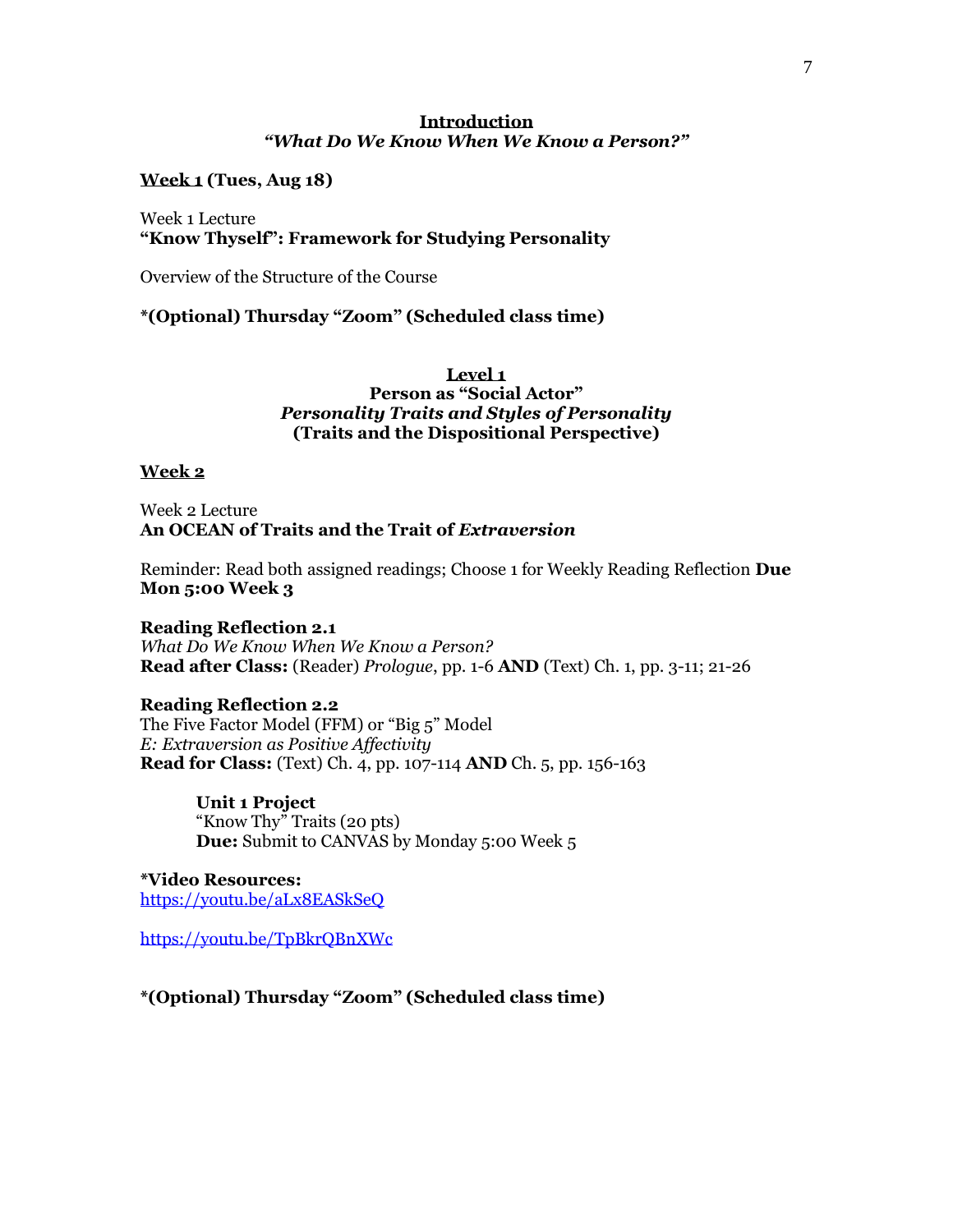## **Week 3**

Week 3 Lecture **The "Big Five" Trait of** *Neuroticism* **and the "Nature-Nurture" Riddle**

Reminder: Read both; Choose 1 for Weekly Reading Reflection **Due:** Mon 5:00 Week 4

**Reading Reflection 3.1** *N: Neuroticism as Negative Affectivity* **Read:** (Text) Ch. 5, pp. 163-183

**Reading Reflection 3.2**

Other "Big 5" Traits *And, the "Nature-Nurture" of Personality Traits* **Read:** (Text) Ch. 5, pp. 183-203 **AND** pp. 81-82 (Parenting Styles)

**\*Video Resources:** <https://youtu.be/k08aJYvRTCU>

<https://www.youtube.com/watch?v=mDvZzjxxOXY>

[https://youtu.be/uXIW\\_m0lo0U](https://youtu.be/uXIW_m0lo0U)

**\*(Optional) Thursday "Zoom" (Scheduled class time)**

#### **Week 4**

Week 4 Lecture **What's Your "Style"? The Impact of Traits on Relationships**

#### **Reading Reflection 4.1**

*Big Five Traits and Other Factors in Relationships* **Read:** (Reader) Ch. 13, pp. 15-28 Personality and Relationships

**Reading Reflection 4.2** *Big 5 Traits, Personality Styles, and Disorders* **Read:** (Text) Ch. 4, pp. 136-142

**\*Video Resources:** <https://youtu.be/IB1FVbo8TSs>

[https://youtu.be/FdlAZ6mU\\_QY](https://youtu.be/FdlAZ6mU_QY)

**\*(Optional) Thursday "Zoom" (Scheduled Class Time)**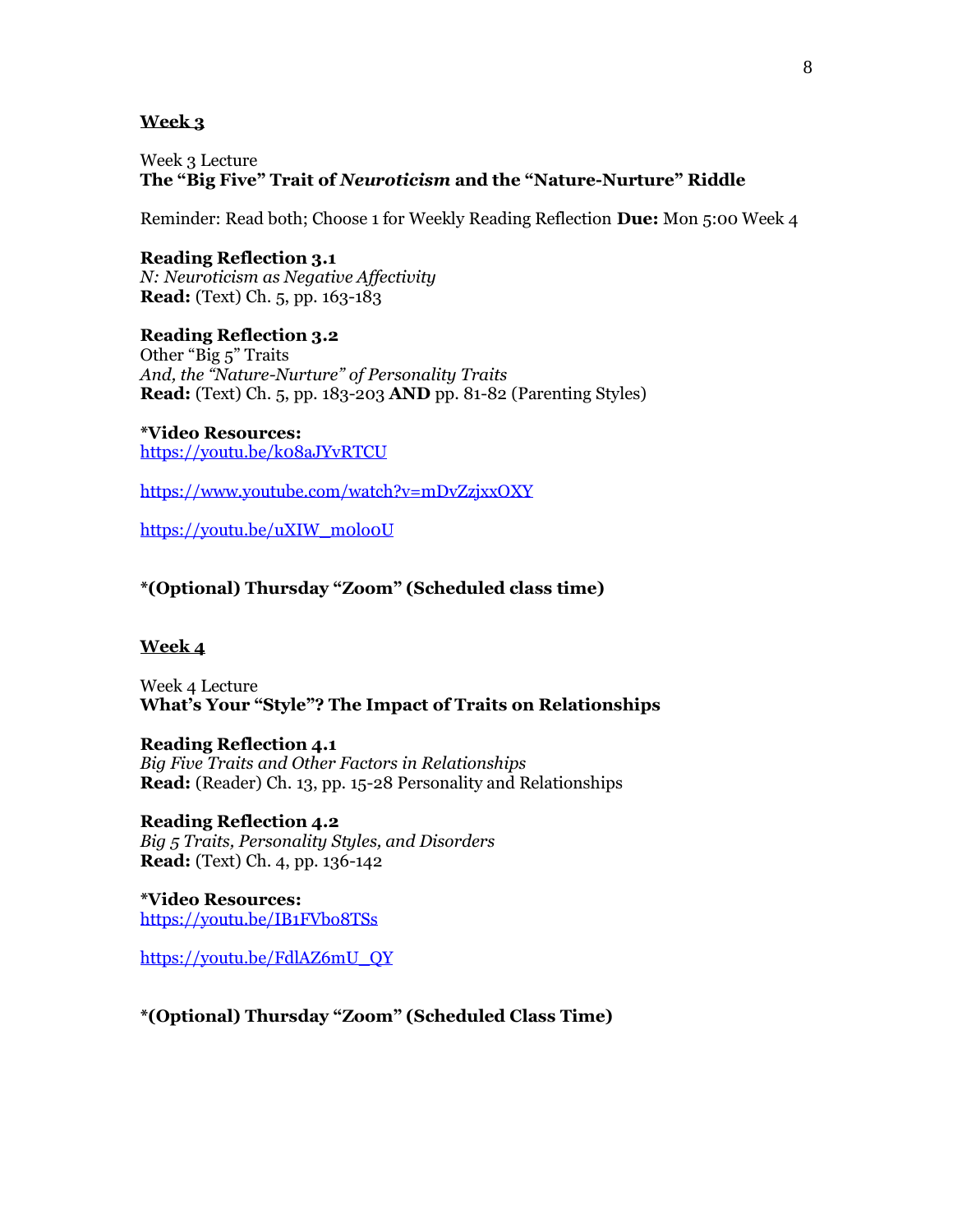#### **Week 5**

Unit 1 Project **Due:** Submit to CANVAS by **Monday 5:00**

# **Tues class – Review session for exam**

**Thurs** *Exam I* **(covers Weeks 1-4)**

> **Level 2 Person as "Motivated Agent"** *Selves, Needs, Motives, and Virtues of Personality* **(Motivational Perspective)**

#### **Week 6**

Week 6 Lecture **Person as "Motivated Agent" and Multiple Selves**

**Reading Reflection 6.1** *Types of "Selves" and Motivational Processes* **Read:** (Reader) Ch. 5, pp. 31-57

> **Unit 2 Project**  Self-Compassion (20 pts.) **Due:** Submit to CANVAS by Monday 5:00 Week 9

**\*Video Resources:** <https://youtu.be/PaA0mLVQd3k>

<https://youtu.be/xcLKlPTG97k>

**\*(Optional) Thursday "Zoom" (Scheduled Class Time)**

#### **Week 7**

Week 5 Lecture **Are There Universal "Needs" and "Motives" of Personality?**

#### **Reading Reflection 7.1**

*Self-Determination Theory: Are There Universal Needs and Motives of Personality* **Read:** (Review in Reader) Prologue, esp. pp. 4-7 **AND** (Text) Ch. 7, p. 255 **AND** 275- 279 (skip 256-270 for now)

**Reading Reflection 7.2** *The "Big 3" Implicit Motives*  **Read:** (Text) Ch. 7, pp. 279-298 10.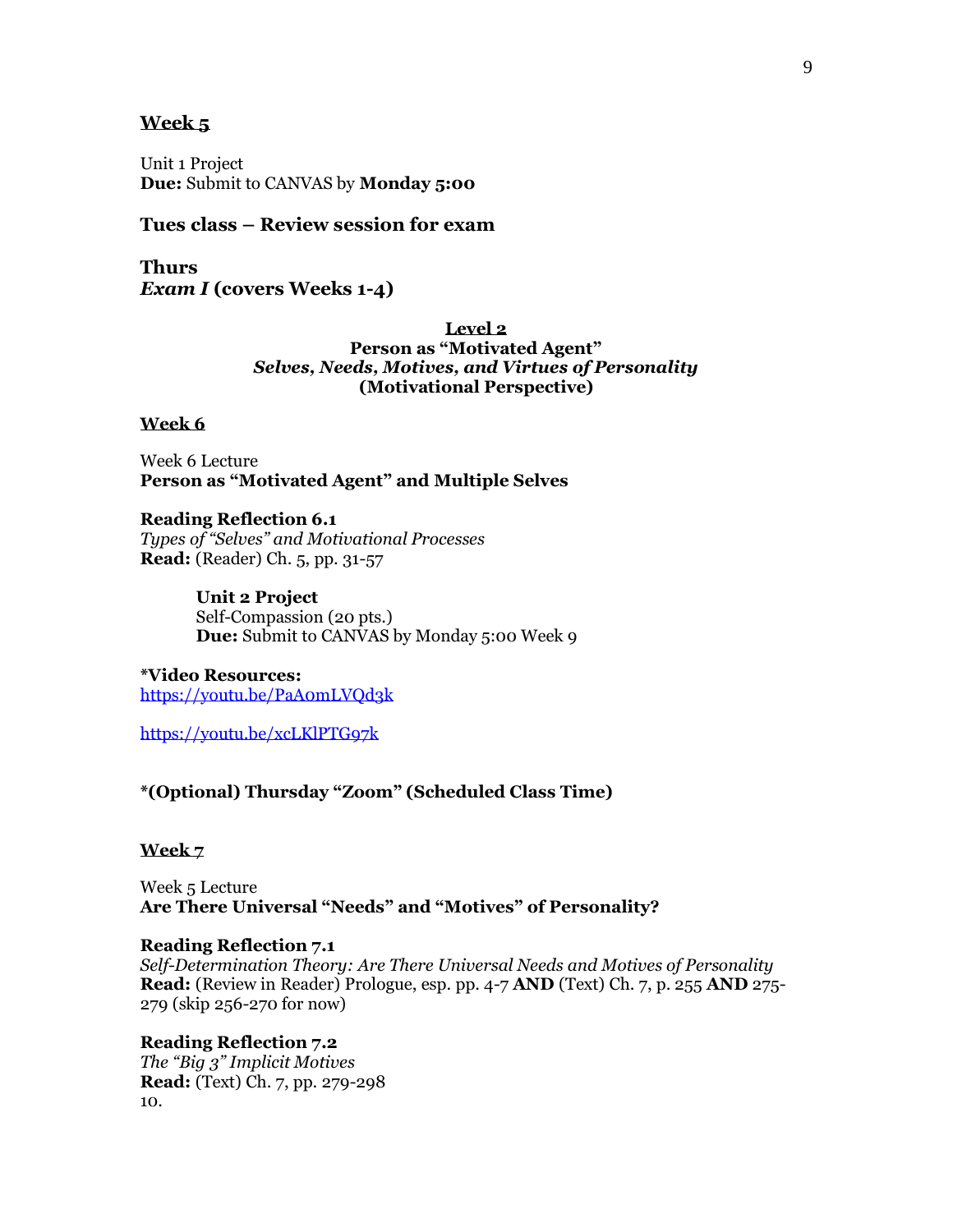**\*Video Resources:** <https://youtu.be/3sRBBNkSXpY>

<https://youtu.be/m6fm1gt5YAM>

<https://youtu.be/47sIPYyiumQ>

# **\*(Optional) Thursday "Zoom" (Scheduled class time)**

# **Week 8**

Week 8 Lecture **"The Highest Reaches of Human Nature": The Humanistic-Existential Perspective**

**Reading Reflection 8.1** *"True Self" and the Motive to Self-Actualize*  **Read:** (Text) Ch. 7, 271-275 (focus on Humanistic View)

**Reading Reflection 8.2** *What "Good" is Gratitude?* **Read:** (Text) Ch. 8, pp. 332-333 **AND** (Reader) on Gratitude

**\*Video Resources:** <https://youtu.be/A02Ucd6monY>

[https://youtu.be/ipA\\_XU-fsS4](https://youtu.be/ipA_XU-fsS4)

<https://youtu.be/Wiy2erKYSGQ>

<https://youtu.be/JMd1CcGZYwU>

# **\*(Optional) Thursday "Zoom" (Scheduled class time)**

# **Week 9**

Monday Unit 2 Project **Due:** Submit to CANVAS by Monday 5:00

**Tuesday Lecture – Review session for exam**

**Thursday In-Class** *Exam 2* **(covers Weeks 6-8)**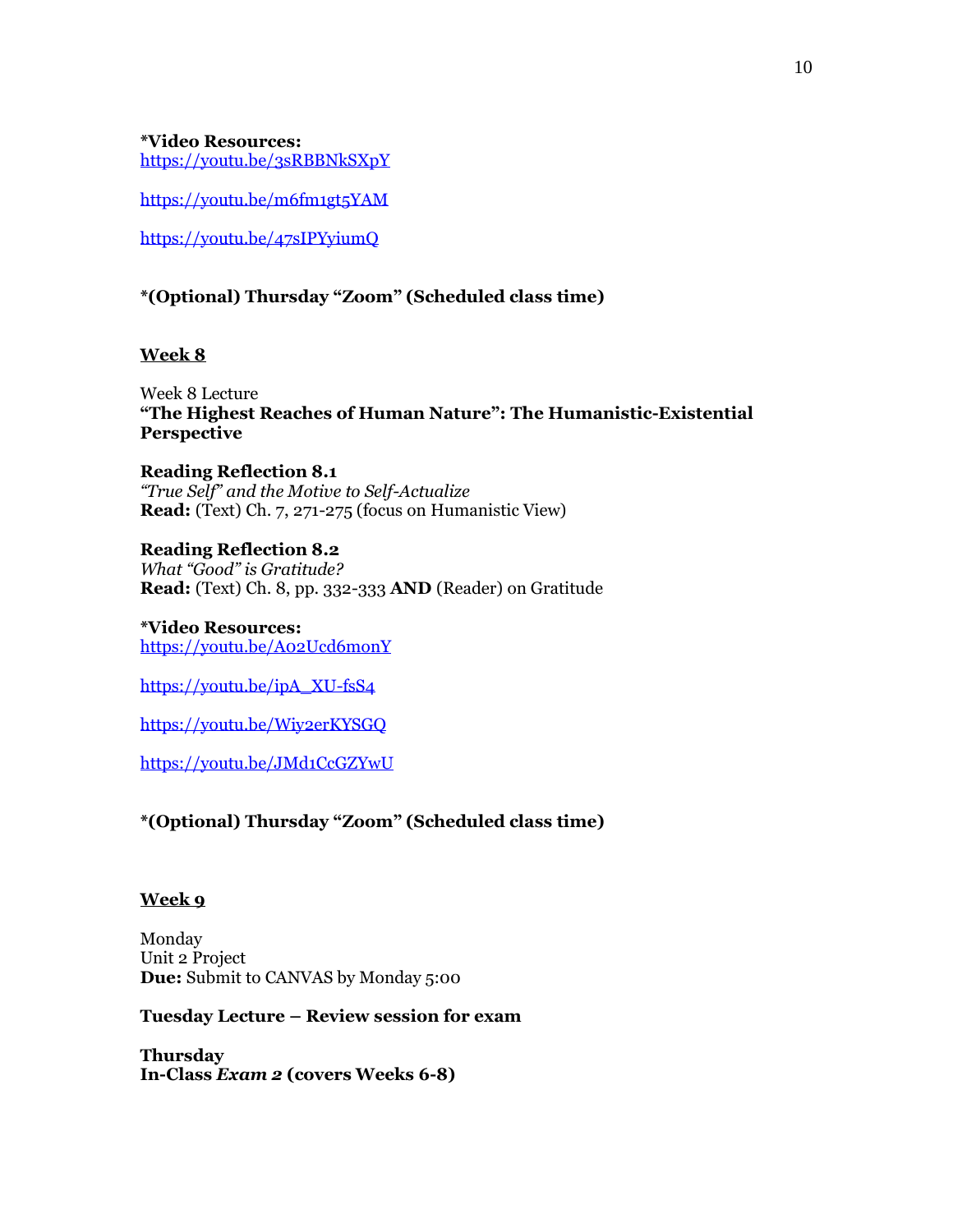## **Level 3 Person as "Secret Agent"**  *Unconscious Structures and Motives of Personality* **(Psychoanalytic or "Depth" Perspective)**

#### **Week 10**

Week 10 Lecture **"Reports of My Death Are Greatly Exaggerated" (Or, Why the Psychoanalytic Tradition Just Won't Go Away)**

# **Reading Reflection 10.1**

Introduction to the Psychoanalytic (Depth) Tradition and "Topographic" Model *"Those Things We Can't Remember Yet Never Forget"* **Read:** Ch. 7, pp. 255-265 (In-class DVD)

### **Unit 3 Project**

The "Half-Empty" Self (20 pts.) **Due:** Submit to CANVAS by Monday 5:00 Week 14

**\*Video Resources:** [https://youtu.be/DphP\\_YPO92k](https://youtu.be/DphP_YPO92k)

<https://youtu.be/-i7DvpnOHlM>

# **\*(Optional) Thursday "Zoom" (Scheduled class time)**

### **Week 11**

Week 11 Lecture **Structures of the "Soul" and Stages of Intra-psychic Development**

**Reading Reflection 11.1** *"Classical" Psychoanalytic Theory-2: The "Structural" Model* **Read:** Ch. 7, pp. 265-270 **AND** Ch. 9, 350-355 (paragraphs before Identity)

#### **Reading Reflection 11.2**

*"Classical" Psychoanalytic Theory-3: Freud's "Psychosexual" Model and Erikson's "Psychosocial" Revision* **Read:** Ch. 7, pp. 265-270 **AND** Ch. 9, 350-355 (paragraphs before Identity)

**\*Video Resources:** <https://youtu.be/nFVbZGKFgc8>

<https://youtu.be/SIoKwUcmivk> <https://youtu.be/6XxFmXkD8M8>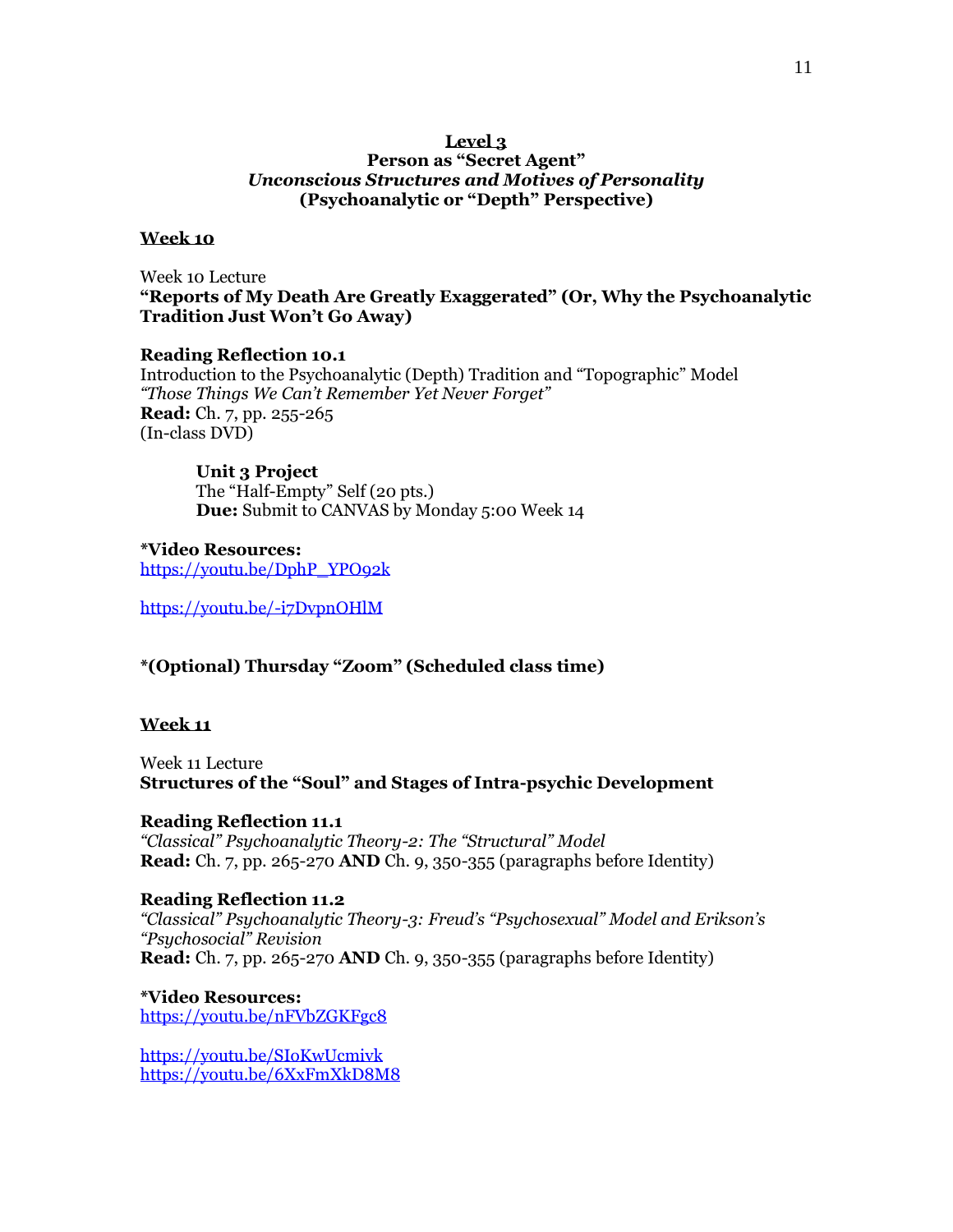### <https://youtu.be/aYCBdZLCDBQ>

## **\*(Optional) Thursday "Zoom" (Scheduled class time)**

#### **Week 12**

Week 12 Lecture **"Ghosts" of Relationships Past (How** *and Why* **Your Past is Still Happening)**

**Reading Reflection 12.1** *"Classical" Psychoanalytic Theory-4: The "Dynamic" Model* **Read:** Ch. 11, pp. 446-451 **AND** (Reader) *Half-Empty, Half-Full* **Note: Get Supplemental Reading on "Object Relations" (for next time)**

#### **Reading Reflection 12.2**

*Contemporary Psychoanalytic "Object Relations" and "Self" Theory* **Read:** (Text) Ch. 9, read feature box on p. 353-354 **AND** Handout on Object Relations distributed last class

**\*Video Resources:** <https://youtu.be/P6eel0K24MQ>

<https://youtu.be/Hwv3-hhJ9R4>

<https://youtu.be/WS2JeJihS1A>

**\*(Optional) Thursday "Zoom" (Scheduled Class Time)**

#### **Week 13**

Week 13 Lecture **The "Secure Base": Attachment Theory and Adult Relationships**

**Reading Reflection 13.1** *Childhood Attachment Theory* **Read:** (Text) Ch. 2, pp. 57-64

**Reading Reflection 13.2** *Attachment in Adult Relationships* **Read:** (Text) Ch. 8, pp. 334-342

**\*Video Resources:** <https://youtu.be/c7-ieoYsPQ4> <https://youtu.be/2s9ACDMcpjA>

<https://youtu.be/WjOowWxOXCg>

**(Optional) Thursday "Zoom" (Scheduled Class Time) – \*EXAM REVIEW**